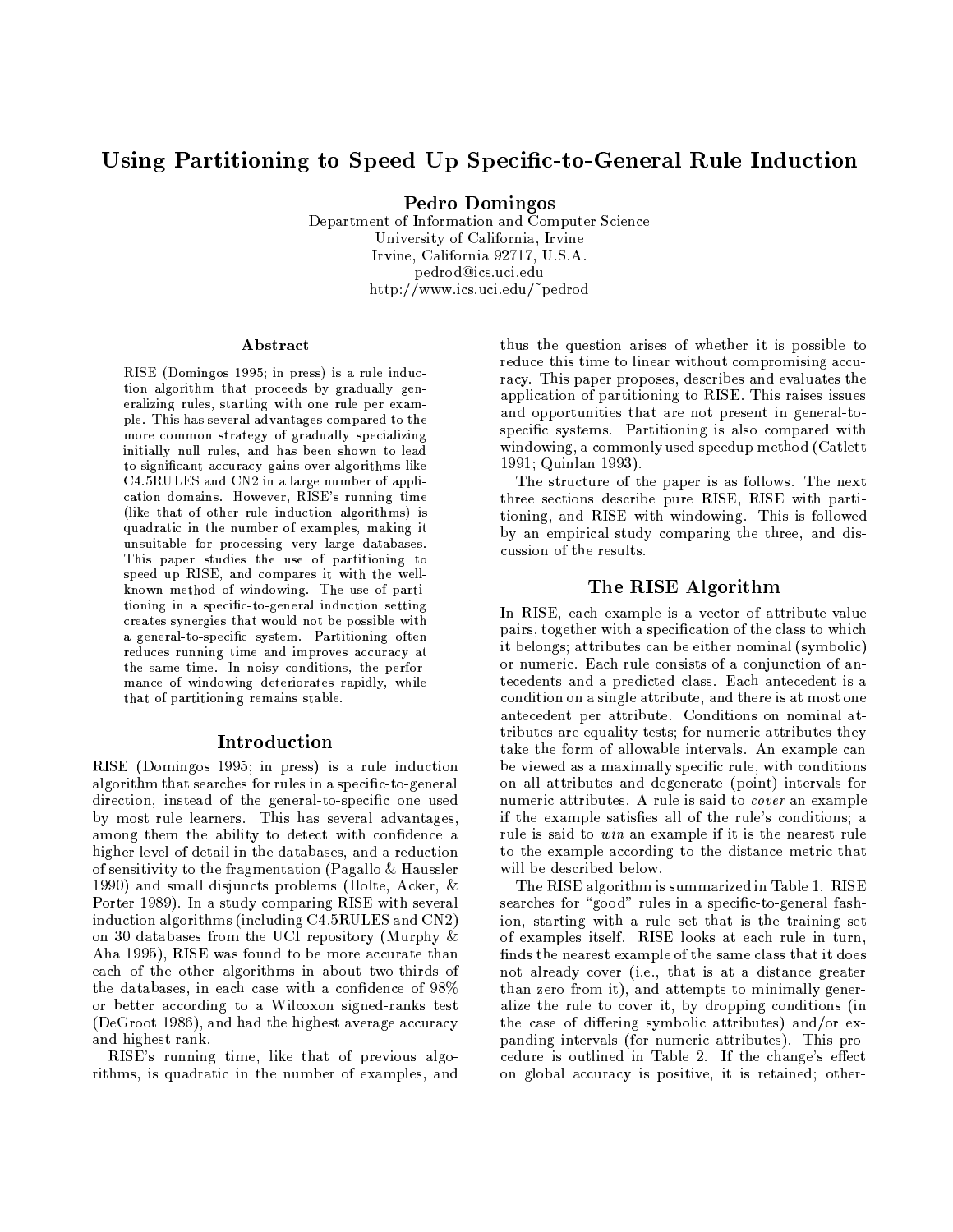Input:  $ES$  is the training set.

Procedure RISE  $(ES)$ 

Let RS be ES. Compute  $Acc(RS)$ . Repeat For each rule  $R$  in  $RS$ , Find the nearest example  $E$  to  $R$  not already covered by it (and of the same class). Let  $R' = \text{Most Specific\_Generalization}(R, E)$ . Let  $RS' = RS$  with R replaced by R'. If  $Acc(RS') \geq Acc(RS)$ Then Replace RS by RS', If  $R'$  is identical to another rule in  $RS$ , Then delete  $R'$  from  $RS$ . Until no increase in  $Acc(RS)$  is obtained. Return RS.

Table 2: Generalization of a rule to cover an example.

Inputs:  $R = (a_1, a_2, \ldots, a_A, c_R)$  is a rule,  $E = (e_1, e_2, \ldots, e_A, c_E)$  is an example.  $a_i$  is either True,  $x_i = r_i$ , or  $r_{i, lower} \leq x_i \leq r_{i,upper}$ .

Function Most\_Specific\_Generalization (R, E)

For each attribute  $i$ ,

If  $a_i$  = True then Do nothing. Else if *i* is symbolic and  $e_i \neq r_i$  then  $a_i$  = True. Else if  $e_i > r_{i,upper}$  then  $r_{i,upper} = e_i$ . Else if  $e_i < r_{i,low\,er}$  then  $r_{i,low\,er} = e_i$ .

wise it is discarded. Generalizations are also accepted if they appear to have no effect on accuracy; this reflects a simplicity bias. This procedure is repeated until, for each rule, attempted generalization fails. The accuracy  $Acc(RS)$  is measured using an approximate leave-one-out methodology: when attempting to classify an example, the corresponding rule is left out, unless it already covers other examples as well. With careful optimization to avoid redundant computations, RISE's worst-case time complexity has been shown to be quadratic in the number of examples and the number of attributes, which is comparable to that of other commonly-used rule induction algorithms (Domingos in press).

At performance time, and when gauging the effect of a rule change on global accuracy during learning, classification of each test example is performed by finding the nearest rule to it, and assigning the example to the rule's class. Thus RISE's behavior is in many ways

similar to that of nearest-neighbor or instance-based algorithms (Aha, Kibler, & Albert 1991). The distance measure used in RISE is a combination of Euclidean distance for numeric attributes, and a simplified version of Stanfill and Waltz's value difference metric for symbolic attributes (Stanfill & Waltz 1986).

When two or more rules are equally close to a test example, the rule that was most accurate on the training set wins. So as to not unduly favor more specific rules, the Laplace-corrected accuracy is used (Niblett  $1987$ :

$$
LAcc(R) = \frac{N_{corr}(R) + 1}{N_{won}(R) + C}
$$
 (1)

where  $R$  is any rule,  $C$  is the number of classes,  $N_{won}(R)$  is the total number or examples won by R,  $N_{\it corr}(\tilde{R})$  is the number of examples among those that R correctly classifies, and  $C$  is the number of classes. The effect of the Laplace correction is to make the estimate of a rule's accuracy converge to the "random guess" value of  $1/C$  as the number of examples won by the rule decreases. Thus rules with high apparent accuracy are favored only if they also have high statistical support (i.e., if that apparent accuracy is not simply the result of a small sample).

# Partitioning

In the partitioning speedup approach (Chan  $&$  Stolfo 1995b), the training data is divided into a number of disjoint subsets, and the learning algorithm is applied to each in turn. The results of each run are combined in some fashion, either at learning or at classification time. In RISE, partitioning is applied by predetermining a maximum number of examples  $e_{max}$  to which the algorithm can be applied at once (100 by default). When this number is exceeded, the training set is randomly divided into  $\lceil e/e_{max} \rceil$  approximately equal-sized partitions, where  $e$  is the total number of training examples. RISE is then run on each partition separately, but with an important difference relative to a direct application: the rules grown from the examples in partition  $p$  are not evaluated on the examples in that partition (see Table 1 and accompanying discussion), but on the examples in partition  $p + 1$  (modulo the number of partitions). This should help combat overfitting, and the resulting improvement in accuracy may partly offset the degradation potentially caused by using smaller training sets. It is not possible in general-to-specific algorithms, where there is no connection between a specific rule and a specific example.

Because the number of partitions grows linearly with the number of training examples, and RISE's quadratic factor is confined to the examples within each partition and thus cannot exceed a given maximum (e.g.,  $100^2$  if  $e_{max} = 100$ , the algorithm with partitioning is guaranteed a linear worst-case running time. However, depending on  $e_{max}$ , the multiplicative constants can become quite large.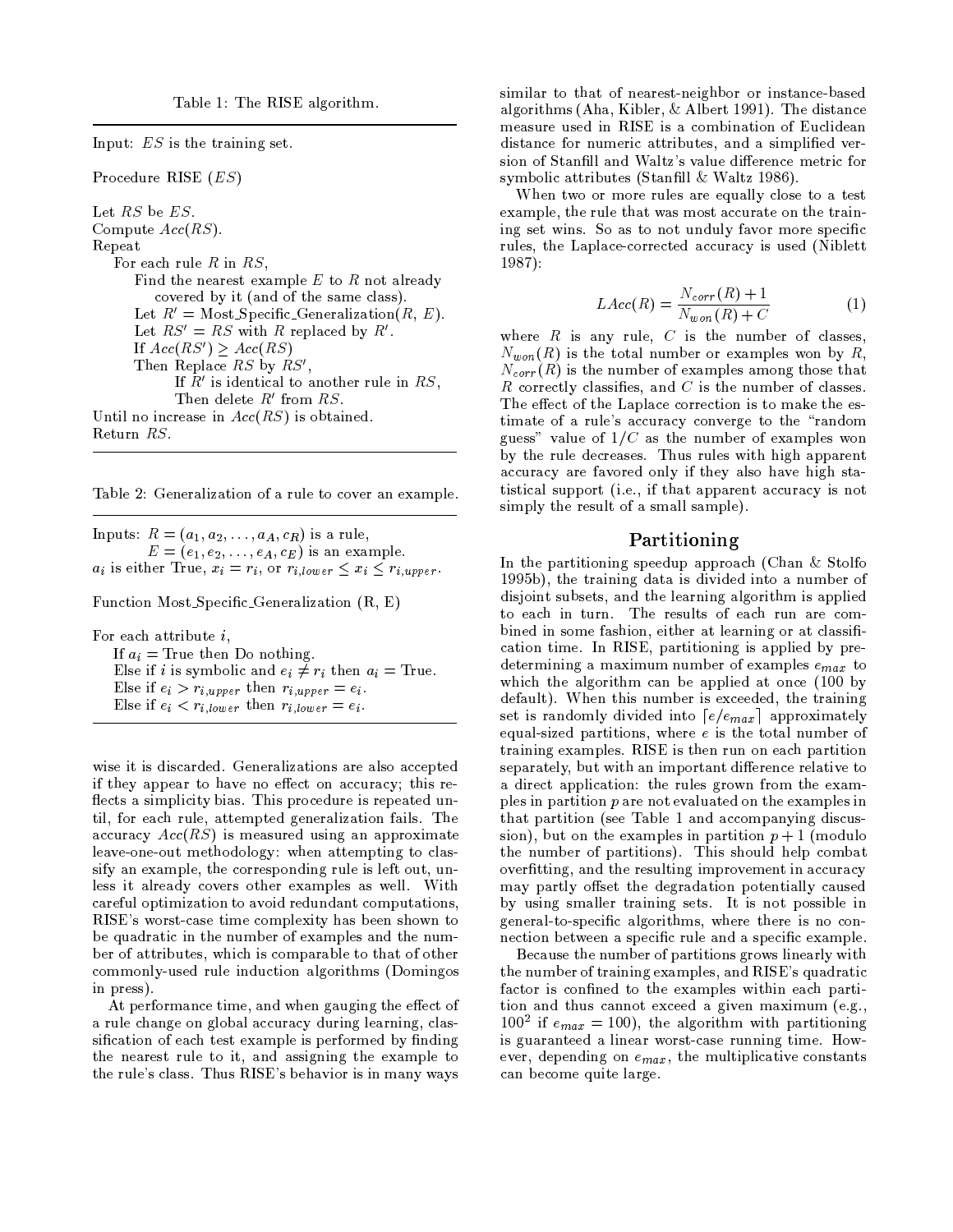Two methods of combining the results of induction on the individual partitions have been implemented and empirically compared. In the first, all the rule sets produced are simply merged into one, which is output by the learning phase. In the second, the rule sets are kept separate until the performance phase, and each partition classifies the test instance independently. A winning class is then assigned to the example by voting among the partitions, with each partition's weight being the Laplace accuracy of the rule that won within it (Equation 1). The second method was found to achieve consistently better results, and was therefore adopted. More sophisticated combination methods based on Bayesian theory are currently being studied, but have so far yielded inferior results. Many other combination schemes are possible (e.g., (Chan & Stolfo  $1995b)$ .

#### Windowing

Windowing is applied to RISE in a fashion similar to  $C4.5$ 's (Quinlan 1993), and proceeds as follows. Initially, only  $2\sqrt{e}$  examples randomly extracted from the training set are used for learning. This sample is stratified (i.e., it contains approximately equal proportions of all classes); this makes it possible to still learn classes that have few representatives in the original training set. If the remaining training examples are correctly classified by the resulting rule set, this set is output. Otherwise, the misclassified examples are added to the initial example set, and this process repeats until it produces no improvement in accuracy on two successive expansions. This policy of requiring two successive failures to stop has been verified empirically to lead to better results in the case of RISE than the policy followed by C4.5, of stopping as soon as there is no improvement in accuracy. The latter is more prone to premature stopping (i.e., stopping at a local minimum of the accuracy improvement curve).

In the best case, only  $O(\sqrt{e})$  examples are used, and the algorithm becomes linear in the training set size. In the worst case, the window grows to include the entire training set (or nearly so), and the process is more costly than learning directly on that set. This is particularly likely in noisy domains, where it has been observed to lead to serious performance degradation in the case of C4.5 (Catlett 1991). To avoid this, the implementation used in RISE also limits the number of times the window is grown to a prespecified maximum (5 by default). This should help prevent the system from attempting to fit the noise in domains where this is a problem, and has been found empirically to sometimes achieve large reductions in running time compared to the unlimited-expansion version, without seriously affecting accuracy.

#### **Empirical Evaluation**

The two speedup methods were tested on seven of the UCI repository's largest databases (Murphy  $\&$ 

Aha 1995) (in increasing order of size: credit screening (Australian), Pima diabetes, annealing, chess endgames (kr-vs-kp), hypothyroid, splice junctions, and mushroom). Of these, at least one (Pima diabetes) is thought to be quite noisy, and at least two (chess and mushroom) aer known to be almost entirely noisefree. Partitioning was tested with  $e_{max} = 100, 200,$  and 500. Ten runs were carried out for each database, in each run randomly dividing the data into two-thirds for training and one-third for testing. The averaged results are shown in Tables 3 (running times) and 4 (accuracies).

Partitioning is quite effective in speeding up RISE. Its running time is (as might be expected) sensitive to the choice of  $e_{max}$ , but it appears to increase less than linearly with it. Linear growth would be expected, since, if  $p$  is the number of partitions and  $t$  is the total running time,  $t = O(pe_{max}^2)$ , and since  $p \simeq e/e_{max}$ ,  $t = O(ee_{max})$ , i.e., for a given e,  $t \propto e_{max}$ . Examination of the rules produced shows that RISE tends to stop earlier within each partition when the partitions are larger, presumably because the additional information available warrants the induction of more specific rules, and while in general-to-specific systems this means that the algorithm will take longer to run because more antecedents will be added, in RISE the opposite is the case, since fewer antecedents will be deleted. This will tend to partly offset the increase in running time due to increasing partition size.

The effect of partitioning on accuracy is more variable than that of windowing. In some domains a tradeoff between partition size and accuracy is observed; however, only in the chess domain does increasing  $e_{max}$  from 200 to 500 substantially increase accuracy. More interestingly, in the credit, diabetes and splice junctions domains the opposite trend is observed (i.e., partitioning increases accuracy, and smaller partitions more so than larger ones); this may be attributed to the reduction in overfitting derived from inducing and testing rules on different partitions, to the increase in accuracy that can result from combining multiple models (Wolpert 1992; Breiman in press), and possibly to other factors. On the splice junctions dataset, the success of applying partitioning to RISE using a simple combination scheme contrasts with the results obtained by Chan and Stolfo for general-to-specific learners (Chan & Stolfo 1995a). In general, the best partition size should be determined by experimentation on the specific database RISE is being applied to, starting with smaller (and therefore faster) values.

To test partitioning on a larger problem, and obtain a clearer view of the growth rate of its running time compared to that of RISE and windowing, experiments were conducted on NASA's space shuttle database. This database contains 43500 training examples from one shuttle flight, and 14500 test examples from a different flight. Each example is described by nine numeric attributes obtained from sensor readings,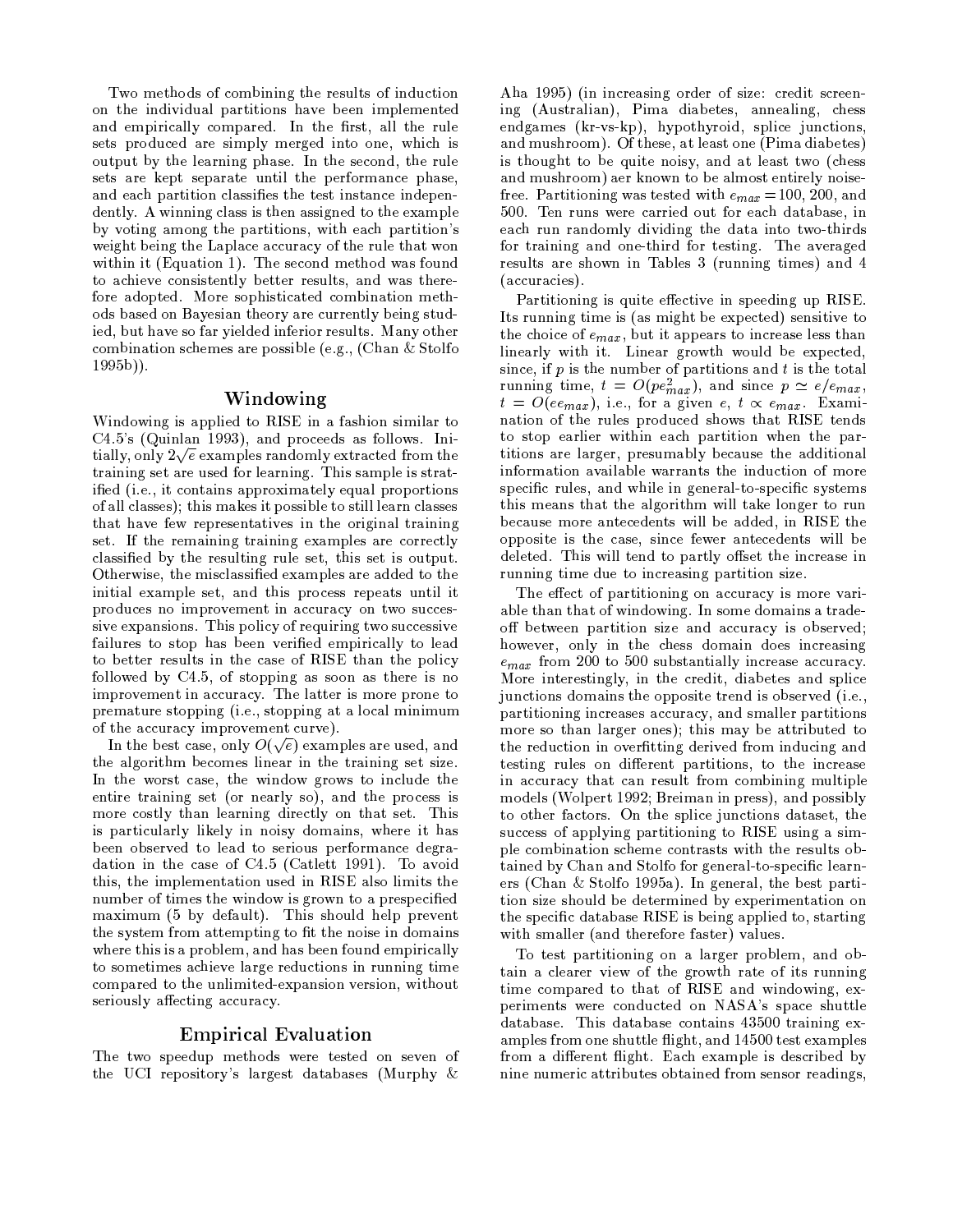| Database                | <b>RISE</b> | Windowing |                 | Partitioning    |                 |
|-------------------------|-------------|-----------|-----------------|-----------------|-----------------|
|                         |             |           | $e_{max} = 100$ | $e_{max} = 200$ | $e_{max} = 500$ |
| $\operatorname{Credit}$ | 4:31        | 3:21      | 1:37            | 1:11            | 4:38            |
| Pima diabetes           | 4:15        | 6:20      | 1:32            | 1:13            | 2:47            |
| Annealing               | 4:26        | 2:44      | 1:43            | 2:33            | 2:17            |
| Chess                   | 33.26       | 10:40     | 3:10            | 6:04            | 12:06           |
| Hypothyroid             | 105.23      | 14:46     | 5:08            | 10:42           | 24:06           |
| Splice junctions        | 110:39      | 51:28     | 5:22            | 12:45           | 25:48           |
| Mushroom                | 70:07       | 10:07     | 5:55            | 7.26            | 14.32           |

Table 3: Experimental results: running times (in minutes and seconds).

Table 4: Experimental results: accuracies and standard deviations.

| Database         | RISE            | Windowing       |                | Partitioning    |                 |
|------------------|-----------------|-----------------|----------------|-----------------|-----------------|
|                  |                 |                 | $e_{max}=100$  | $e_{max} = 200$ | $e_{max} = 500$ |
| Credit           | $82.6 \pm 1.5$  | $83.6 \pm 1.5$  | $86.4 \pm 1.9$ | $86.4 + 1.5$    | $82.6 \pm 1.6$  |
| Pima diabetes    | $71.6 \pm 2.5$  | $70.6 \pm 2.7$  | $74.4 \pm 2.1$ | $73.6 \pm 3.3$  | $72.8 + 2.6$    |
| Annealing        | $97.5 \pm 0.9$  | $98.0 \pm 1.0$  | $93.6 \pm 1.6$ | $96.1 + 1.6$    | $96.5 \pm 1.1$  |
| <b>Chess</b>     | $98.4 \pm 0.6$  | $98.4 \pm 0.7$  | $94.5 \pm 0.5$ | $95.2 + 0.6$    | $96.6 \pm 0.9$  |
| Hypothyroid      | $97.9 \pm 0.2$  | $97.5 \pm 0.5$  | $97.0 \pm 0.3$ | $97.5 \pm 0.3$  | $97.9 \pm 0.4$  |
| Splice junctions | $92.5 \pm 0.8$  | $92.8 \pm 0.7$  | $95.0 \pm 0.7$ | $94.6 \pm 0.7$  | $94.7 \pm 0.6$  |
| Mushroom         | $100.0 \pm 0.0$ | $100.0 \pm 0.0$ | $98.9 \pm 0.1$ | $99.5 \pm 0.3$  | $99.8 \pm 0.1$  |

and there are seven possible classes, corresponding to states of the shuttle's radiators (Catlett 1991). The goal is to predict these states with very high accuracy  $(99-99.9\%)$ , using rules that can be taught to a human operator.

Figure 1 shows the evolution of running time with the number of examples for RISE, RISE with partitioning (using  $e_{max} = 100$ ), and RISE with windowing, on a log-log scale. Recall that on this type of scale the slope of a straight line corresponds to the exponent of the function being plotted. Canonical functions approximating the asymptotic curves for RISE and RISE with partitioning are also shown.<sup>1</sup> Partitioning's running time grows linearly with the number of examples, as expected, and is quickly dwarfed by that of RISE, which is approximately quadratic. On the full training database, RISE consumes over a week of CPU time, while partitioning takes less than an hour. Partitioning's accuracy (not shown) lags slightly behind RISE's  $(0.55\%$  on average). Partitioning is also much faster than windowing, whose asymptote is unclear.

The shuttle data is known to be relatively noise-free. To investigate the effect of noise, the three algorithms (pure RISE, partitioning and windowing) were also applied after corrupting the training data with 20% class noise (i.e., each class had a 20% probability of being changed to a random class, including itself). The learning time curves obtained are shown in Figure 2, again on a log-log scale and with approximate asymptotes

shown. The time performance of windowing degrades markedly, making it worse than the pure algorithm for all training set sizes greater than 500. In contrast, partitioning remains almost entirely unaffected. Noise reduces the accuracy of pure RISE and windowing by 3  $-8\%$ , with the smaller differences occurring for larger training set sizes. (Recall that noise was added only to the training set.) The accuracy of partitioning is barely affected, making it consistently more accurate than pure RISE at this noise level.

An interesting observation is that noise substantially reduces RISE's running time, even though it remains much larger than that obtained with partitioning. This may be attributed to the difference between specific-to-general and general-to-specific systems already discussed: noise tends to make rule induction algorithms produce more specific rules, which take less time to induce in RISE and more in systems like C4.5RULES (which, in addition, may then prune back those rules, further adding to their running time; in RISE pruning and initial induction are the same operation). This means that RISE may be more appropriate than general-to-specific systems for noisy databases.

A potential disadvantage of partitioning when compared to windowing is that it sometimes (but not always) tends to produce rule sets that are larger overall, even if the individual rule sets learned from each partition are comparatively small. However, from the point of view of human-comprehensible output (often a desirable goal), this is not necessarily a serious problem,

<sup>&</sup>lt;sup>1</sup>The constants a and b were chosen so as to make the respective curves fit conveniently in the graph.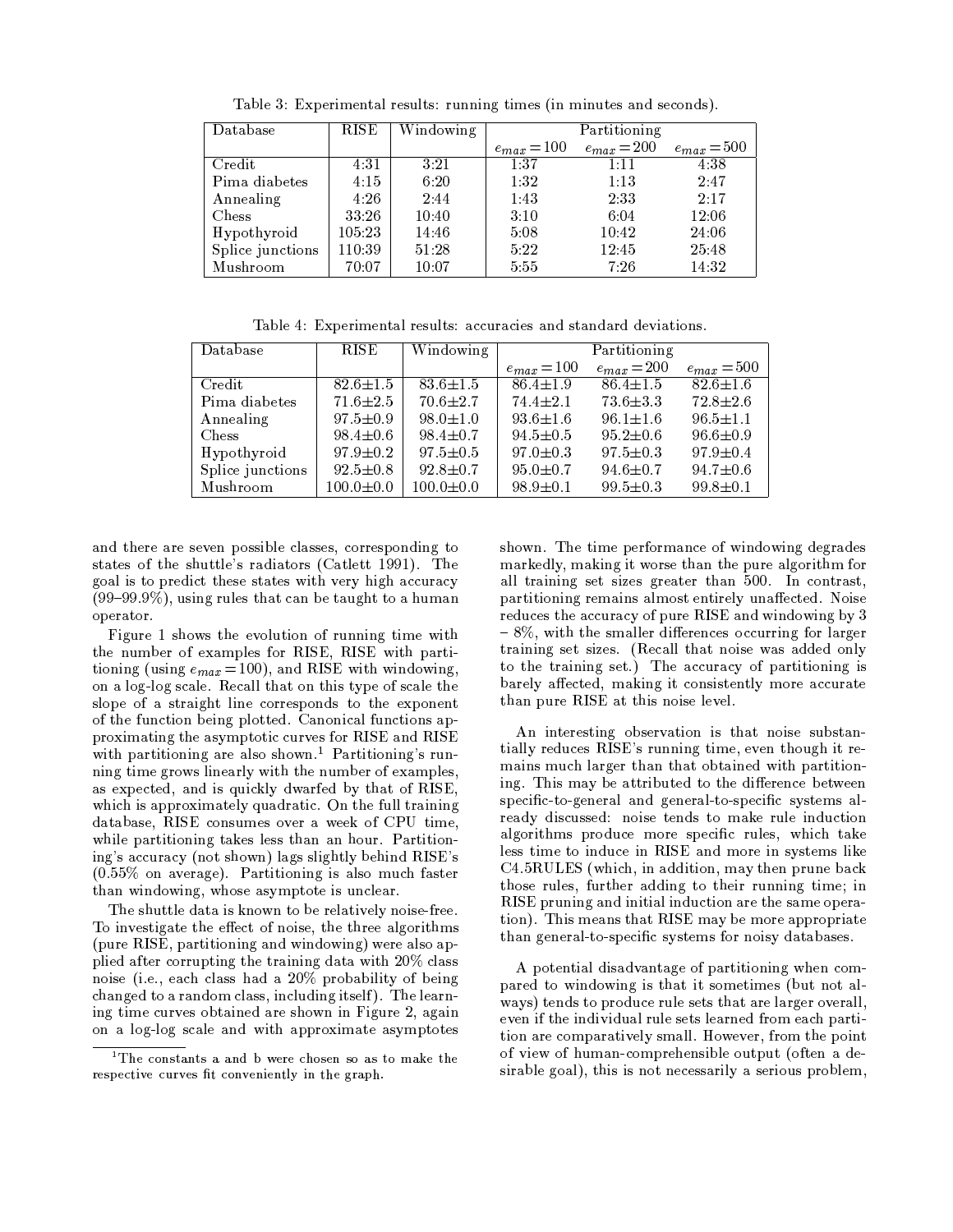

Figure 1: Learning times for the shuttle database.



Figure 2: Learning times for the shuttle database with 20% noise.